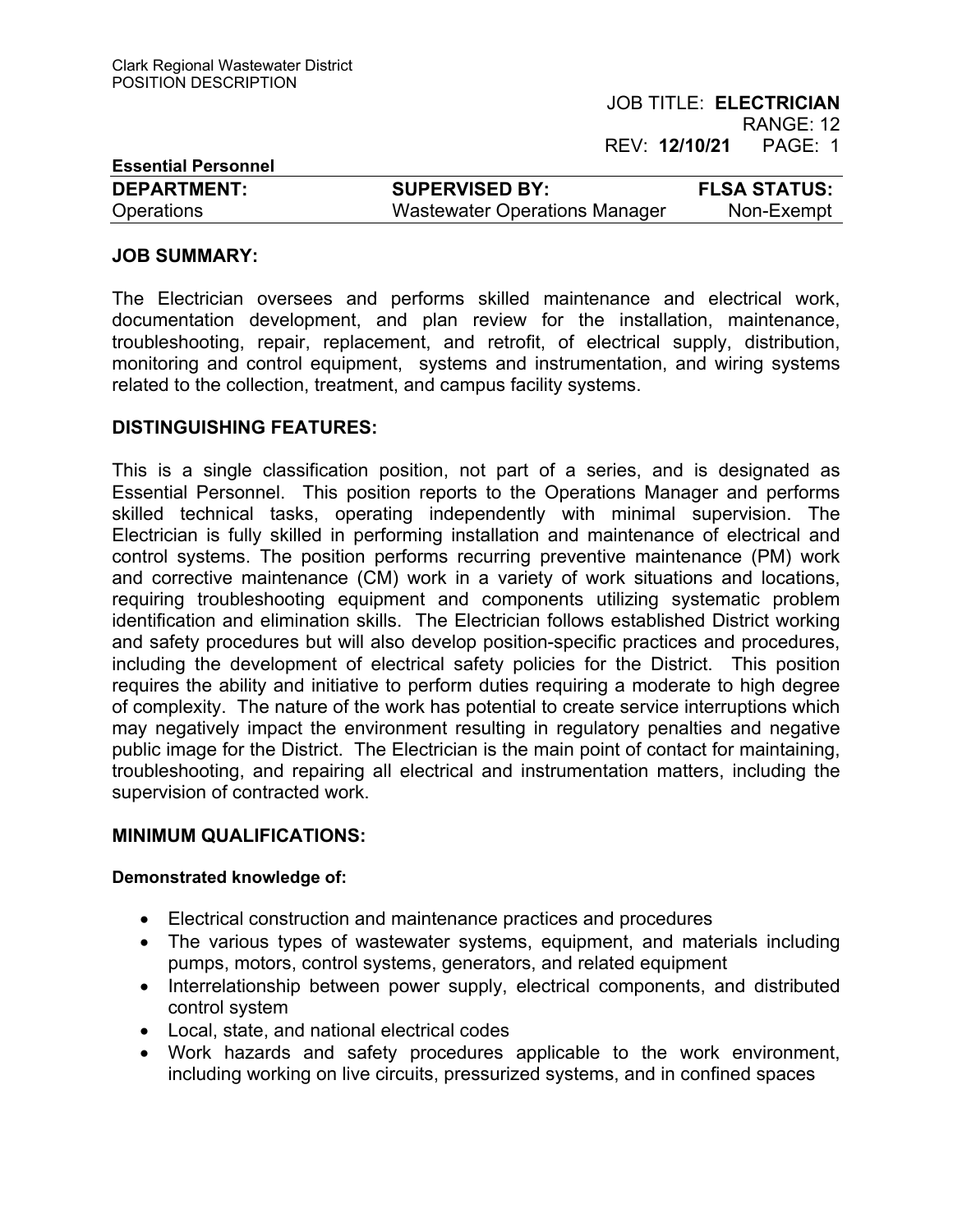## JOB TITLE: **ELECTRICIAN**  RANGE: 12 REV: **12/10/21** PAGE:2

# **Essential Personnel DEPARTMENT: SUPERVISED BY: FLSA STATUS:**  Operations Wastewater Operations Manager Non-Exempt

#### **Skill In:**

- The practical application of electrical testing devices
- Troubleshooting and repair of faulty equipment
- Critical/logical thinking and problem-solving
- Troubleshooting and installing control circuits

#### **Ability to:**

- Use information technology and related applications to convey and retrieve information and to facilitate work activities
- Assess, evaluate, and monitor programs or projects for compliance with Federal, state, and local laws, regulations, and guidance
- Work cooperatively with others to complete work assignments
- Read and understand electrical plans and complex circuit schematics
- Compute electrical formulas
- Read and interpret engineering reports, construction plans, and specifications
- Understand and apply laws, policies, and procedures necessary to ensure the safety of the public, employees, the facilities, and the system infrastructure
- Understand and follow directions; effectively adjust to changing priorities; problem solve and multi-task; be decisive in making decisions
- Utilize a computerized maintenance management system to request, coordinate, and document work
- Communicate technical information both orally and in writing to audiences with varying degrees of understanding
- Analyze electrical problems and devise and carry out effective plans for repairing problems
- Diagnose and correct abnormalities and malfunctions in equipment and production processes
- Effectively communicate with the public, co-workers, supervisors, and subordinates
- Maintain a professional and respectful working environment
- Pass all required safety training classes and apply learned practices and procedures in the workplace
- Create sketches of circuitry layouts and other electrical installations as needed
- Purchase electrical parts, materials, and supplies as needed
- Maintain minimum inventories; perform record-keeping duties for parts and materials used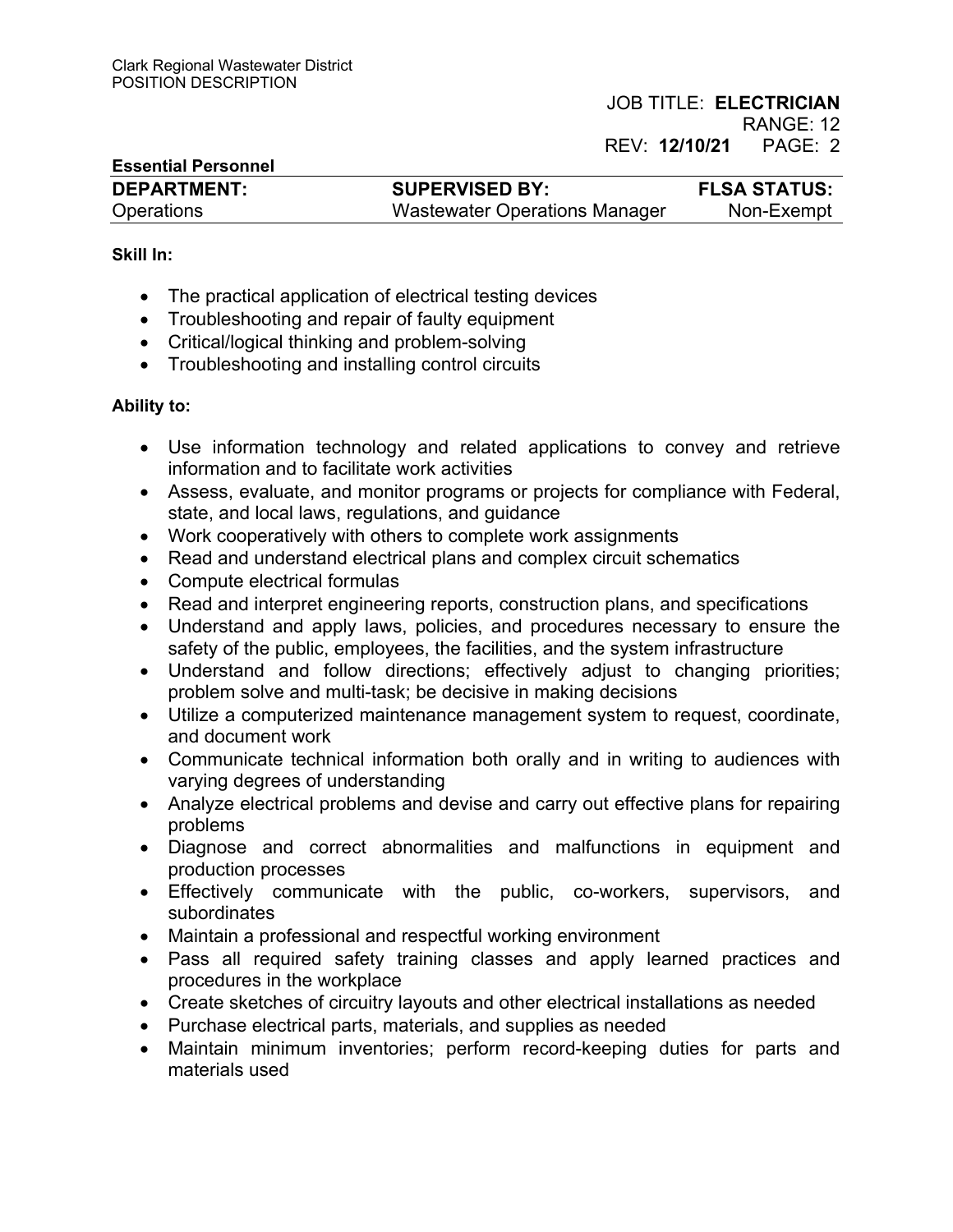JOB TITLE: **ELECTRICIAN**  RANGE: 12

REV: **12/10/21** PAGE:3

| <b>Essential Personnel</b> |                               |                     |
|----------------------------|-------------------------------|---------------------|
| <b>DEPARTMENT:</b>         | <b>SUPERVISED BY:</b>         | <b>FLSA STATUS:</b> |
| <b>Operations</b>          | Wastewater Operations Manager | Non-Exempt          |

- Use and operate hand and power tools required for the work in a safe and efficient manner
- Apply good judgment and practical knowledge to resolve unusual or irregular problems in the area of electrical work
- Apply academic fundamentals, including reading, writing, science, math, and perform basic mathematical calculations in varied work environments
- Use a personal computer and portable communication devices and appropriate software, including Microsoft Office products and CMMS
- Apply knowledge of occupational hazards and standard safety precautions necessary in electrical work

# **EDUCATION & EXPERIENCE:**

Any combination of education, training and experience that provides the requisite knowledge, skill and abilities to successfully perform the duties and fulfill the responsibilities of the position. A typical way to achieve that would be:

- High school diploma or equivalent
- Completion of a formal electrical apprenticeship training program
- Two years of relevant work experience, including one year of journey-level industrial electrical maintenance
- Possession of a Journeyman Electricians License and Washington State Electrical (EL01) License

# **WORKING CONDITIONS:**

This position works both outdoors and indoors, in all types of weather and environmental conditions, and throughout all facilities, including treatment plants and remote pump stations. Requires physical capability and mobility to navigate all types of surfaces and terrain, including open grates, slippery surfaces, uneven terrain, stairways, hazardous surfaces, and walkways, and the ability and willingness to work from ladders and scaffolding. There are hazardous work areas such as pits, underground vaults, and other confined spaces. Work areas may be near large-scale equipment. The work may involve strenuous manual labor, requiring physical dexterity and mechanical aptitude. Physical demands in this series include but are not limited to stooping, bending, lifting up to 75 lbs., sitting, standing, crouching, climbing stairs and ladders, reaching, twisting, and repetitive motion. There are many health and safety hazards associated with working with high voltage equipment and components. The Electrician may operate potentially dangerous tools and equipment. Wearing and/or using appropriate personal protective equipment (PPE) is required to perform specific tasks, and employees may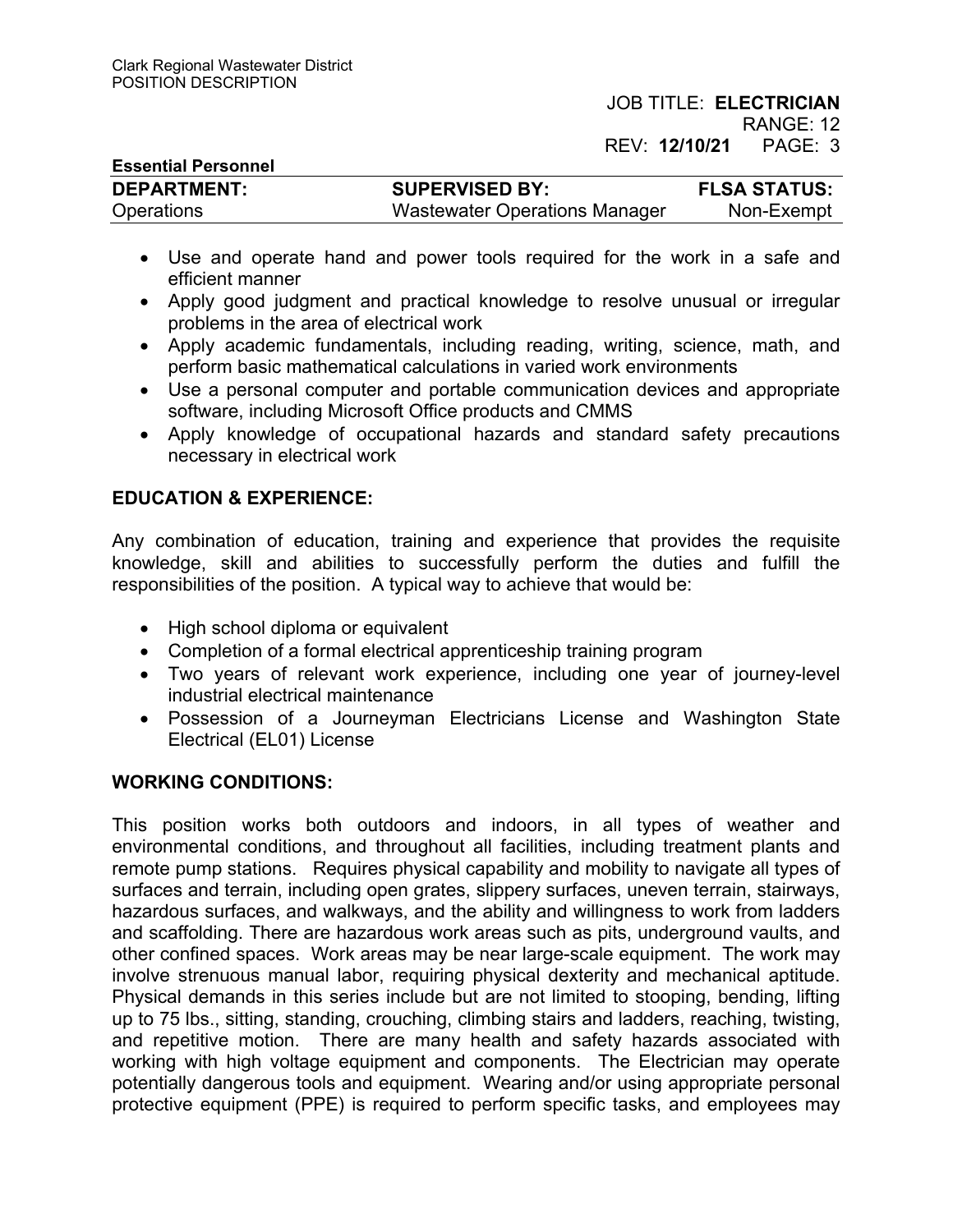| <b>Essential Personnel</b> |                                      |                     |
|----------------------------|--------------------------------------|---------------------|
| <b>DEPARTMENT:</b>         | <b>SUPERVISED BY:</b>                | <b>FLSA STATUS:</b> |
| <b>Operations</b>          | <b>Wastewater Operations Manager</b> | Non-Exempt          |

be required to use a respirator. Due to the industrial nature of the wastewater systems and treatment plant, its materials, equipment, and technology, many safety and health hazards exist, including exposure to raw sewage and/or odors and potential exposure to toxic or flammable chemicals or gases. Required to report to work in emergency conditions, even when the District office is closed due to inclement weather. Corrected vision sufficient for computer use, reading of plans and O&M manuals, and monitoring gauges.

# **TYPICAL DUTIES & RESPONSIBILITIES:**

The duties listed below, while not all-inclusive, are characteristic of the type and level of work associated with this position. Individual positions may perform all or some combination of the duties listed below, as well as other related duties. The District reserves the right to add, modify, or remove duties as appropriate to meet business needs.

- Inspect, maintain, troubleshoot and repair electrical systems and equipment to ensure they operate efficiently and effectively
- Perform all installation, maintenance, and repairs in a safe, timely and professional manner following all local, state, and federal code requirements
- Troubleshoot and perform maintenance and repair work on electrical and electronic equipment associated with pumps, motorized valve controls, emergency power generation, uninterrupted power systems, medium voltage switching and distribution equipment, lighting, and utility power distribution equipment, air compressors, aeration blowers, and variable frequency and DC motor control equipment
- Troubleshoot and repair Distributed Control System (DCS) and Programmable Logic Controller (PLC) two-wire alarm circuits and associated transducers
- Inspect components of industrial equipment for accurate assembly and installation and defects such as loose connections or frayed wires
- Utilize blueprints, schematics, manuals, and other specifications to plan installation procedures
- Order, test, inspect, and maintain electrical materials, tools, and equipment used to perform preventive and corrective maintenance and emergency repairs
- Exercise arc-flash safety protocol in accordance with NFPA-70E and observe all District, L&I, and WISHA safety requirements
- Research, design, and incorporate modifications in existing equipment and circuits
- Perform design, drafting, and construction of new installations and wiring
- Prepare work requests, specify budgetary needs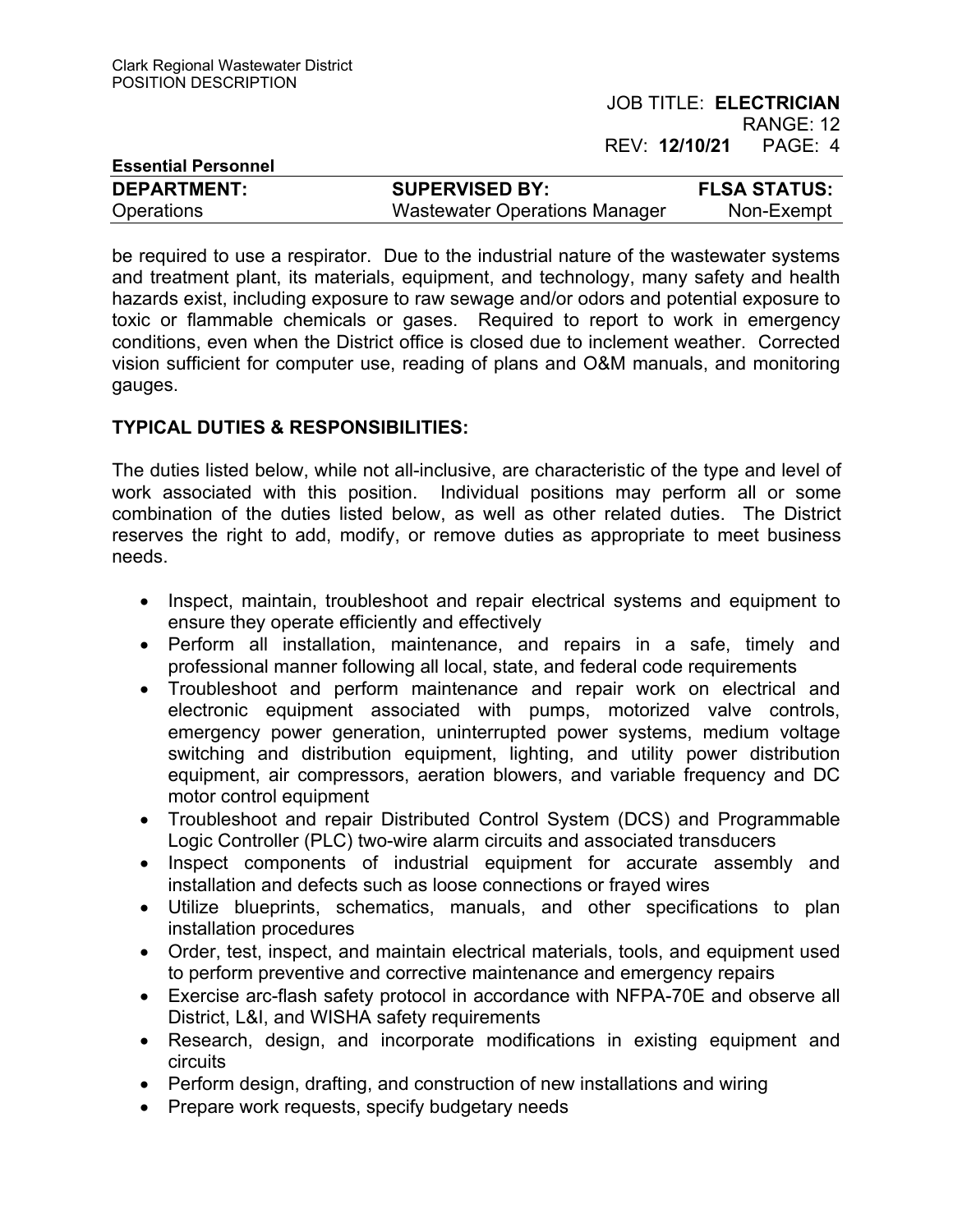# JOB TITLE: **ELECTRICIAN**

RANGE: 12 REV: **12/10/21** PAGE:5

| <b>Essential Personnel</b> |                               |                     |
|----------------------------|-------------------------------|---------------------|
| <b>DEPARTMENT:</b>         | <b>SUPERVISED BY:</b>         | <b>FLSA STATUS:</b> |
| Operations                 | Wastewater Operations Manager | Non-Exempt          |

- Complete and document preventive maintenance, including document or coordinate documentation of work, including current and existing installations
- Purchase and inventory supplies and critical spare components and materials
- Review electrical design drawings, specifications, and submittals
- Provide input for PLC programming, HMI screen development, and SCADA development for the wastewater treatment plant, pump stations, and flow meters
- Resolve problems of balancing electrical loads, peak loading, overloading, and phasing
- Diagnose motors for overloading and failure; perform voltage and resistance tests; calibrate solid-state circuit boards; replace failed electrical components in kind; set up and calibrate instrumentation systems
- Install new and upgrade existing electrical services and equipment; run conduit for fixtures, receptacles, control circuits, and lighting; select and install wires, accomplish hookups and test installation
- Document and record details of work completed in the computerized maintenance management system (MMS)

**Other**. Perform other duties as directed and assigned.

# **RELATIONSHIP WITH OTHERS:**

This position has frequent contact with other staff members, vendors, manufacturers, and contractors. Regularly coordinates work activities and shares information.

## **SUPERVISION:**

**Exercised**: Does not supervise others. May coordinate and direct the activities and work of assigned project personnel and/or external consultants and contractors involving electrical and instrumentation equipment and installations.

**Received:** This position receives work assignments and general supervision from the Wastewater Operations Manager, who typically reviews outcomes and gives advice and direction as needed. The work is assigned and reviewed through formal and informal communications, conferences, reports, and other documentation or discussion of problems as they occur, which may reference sketches or blueprints. Some work direction may be received and coordinated through the Operations Manager and/or the Engineering Director or Principal Engineer. The Electrician works independently and is spot-checked for quality and compliance with codes and safety standards. The employee's work is also subject to inspection by state electrical inspectors to ensure that work is code compliant and meets applicable safety and fire regulations.